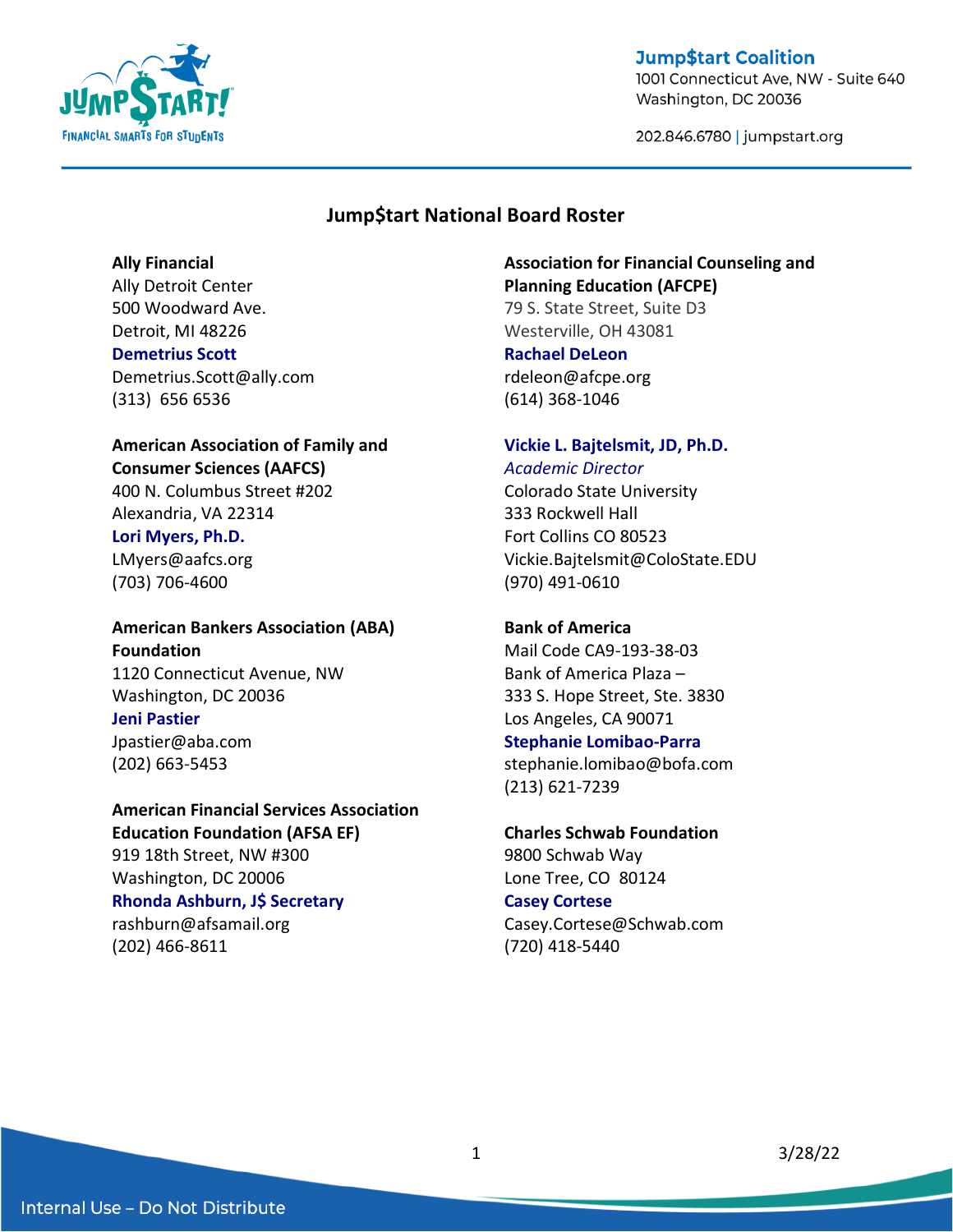

1001 Connecticut Ave, NW - Suite 640 Washington, DC 20036

202.846.6780 | jumpstart.org

## **J. Michael Collins, Ph.D.**

*Academic Director* 

## **J\$ Treasurer**

University of Wisconsin-Madison Center for Financial Security 4208 Nancy Nicholas Hall Madison, WI 53706 jmcollins@wisc.edu (608) 616-0369

# **Conference of State Bank Supervisors (CSBS)**

1129 20th Street NW, 9th Floor Washington, DC 20036-3403

**John Ryan** jryan@csbs.org (202) 728-5724

## **Council for Economic Education**

122 East 42nd Street, Suite 2600 New York, NY 10168

## **Nan J. Morrison**

njmorrison@councilforeconed.org (212) 827-36120

## **EverFi**

2300 N Street NW Suite 500 Washington, DC 20037 **Ray Martinez** ray@everfi.com

(202) 550-5945

## **Experian**

701 Experian Parkway Allen, TX 75013 **Rod Griffin** Rod.Griffin@experian.com (972) 390-3528

#### **Federal Deposit Insurance Corporation**

3501 Fairfax Drive, Room Ch-11040 Arlington, VA 2226-3500 **Elizabeth Ortiz**, *ex officio* ElOrtiz@FDIC.gov (202) 898-6593

#### **Federal Reserve Board**

Eccles Building B-2120, 20th & C. Streets, NW Washington, DC 20551 **Laura Milner Shipley**, *ex officio*

laura.milner@frb.gov (202) 452-3312

## **Federal Trade Commission**

600 Pennsylvania Ave, NW Washington, DC 20580 **Colleen P. Tressler** ctressler@ftc.gov (202) 326-2368

## **Fidelity Investments**

1 Spartan Way Merrimack, NH **Christina Cuzzi** Christina.Cuzzi@fmr.com (603) 716-5204

## **FINRA**

1735 K Street, NW Washington, DC 20006 **Gerri Walsh** Geraldine.Walsh@finra.org (202) 728-8348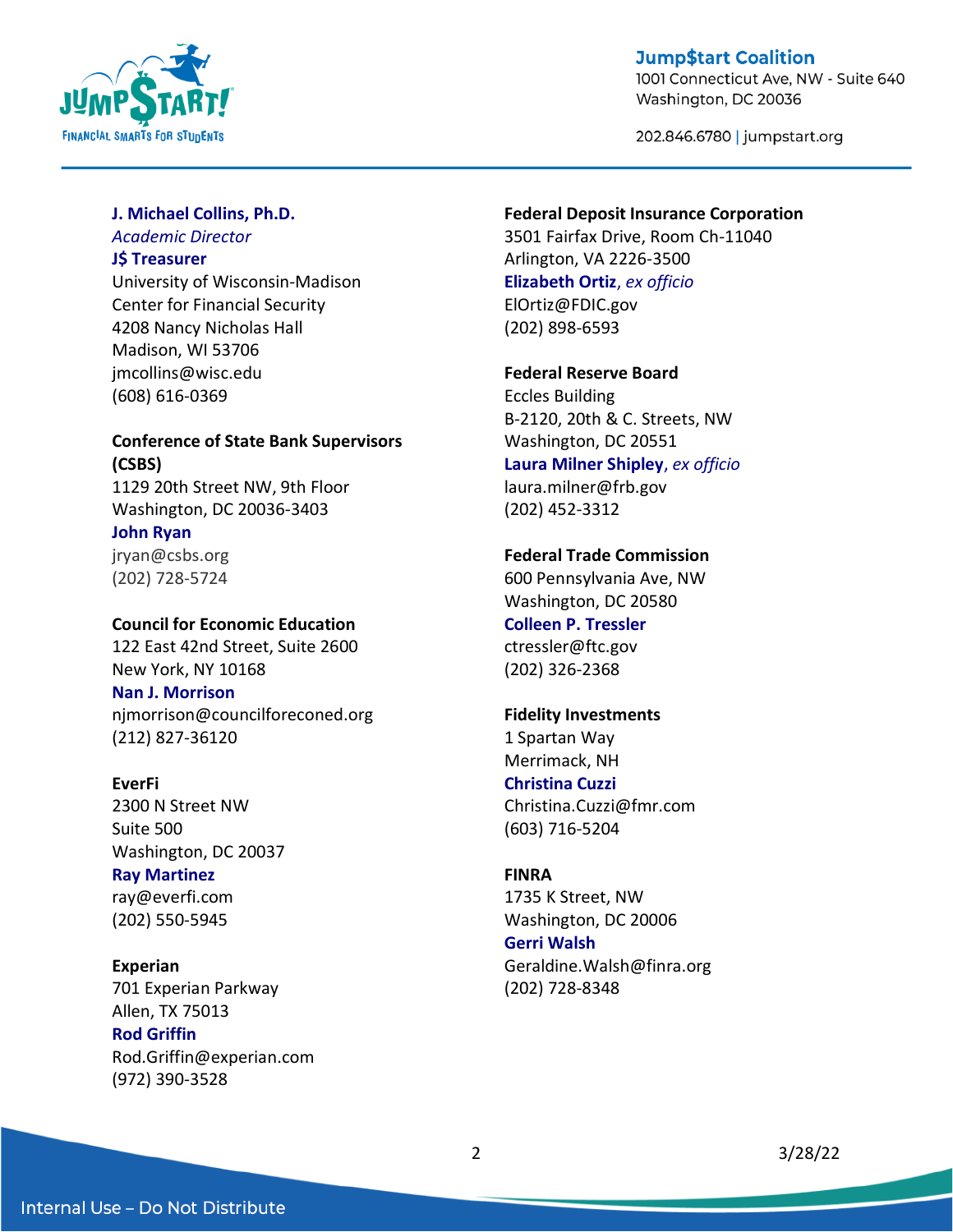

1001 Connecticut Ave, NW - Suite 640 Washington, DC 20036

202.846.6780 | jumpstart.org

## **Intuit**

7535 Torrey Santa Fe Road San Diego, CA 92129

**Jared Davidove** Jared Davidove@intuit.com (858) 603-5488

## **Land Grant University and Cooperative Extension System (USDA-NIFA)**

c/o University of Maryland Extension 1210 Symons Hall College Park, MD 20742

## **Jinhee Kim, Ph.D.** jinkim@umd.edu (301) 405-6727

**MassMutual Foundation** 1295 State Street Springfield, MA 01111 **Dennis Duquette**

DennisDuquette@MassMutual.com (413) 744-4056

**National Endowment for Financial Education (NEFE)** 1331 17th Street #1200 Denver, CO 80202 **Billy J. Hensley, Ph.D.**

bjh@nefe.org (303) 224-3505

**North American Securities Administrators Association (NASAA)** 750 First Street NE #1140 Washington, DC 20002 **Jeanne Hamrick**

jhamrick@nasaa.org (202) 737-0900 x111

## **William E. Odom**, *Director Emeritus*

241 Lake Dale Avenue Lake City, SC 29560 (843) 394 8891

#### **SIFMA Foundation**

120 Broadway, 35th Floor New York, NY 10271 **Melanie Mortimer** mmortimer@sifma.org (212) 313-1238

#### **Michael E. Staten**, *Academic Director*

University of Arizona Forbes Hall, Room 211 PO Box 210036 Tucson, AZ 85721-0036 statenm@email.arizona.edu (520) 621-1932

**TransUnion** 555 West Adams Chicago, IL 60661

## **Tracie Anderson**

tracie.anderson@transunion.com (312) 608-2082

**U.S. Securities and Exchange Commission (SEC)** 100 F Street NE Washington, DC 20549 **Lori Schock**, *ex officio* schockl@sec.gov (202) 551-6398